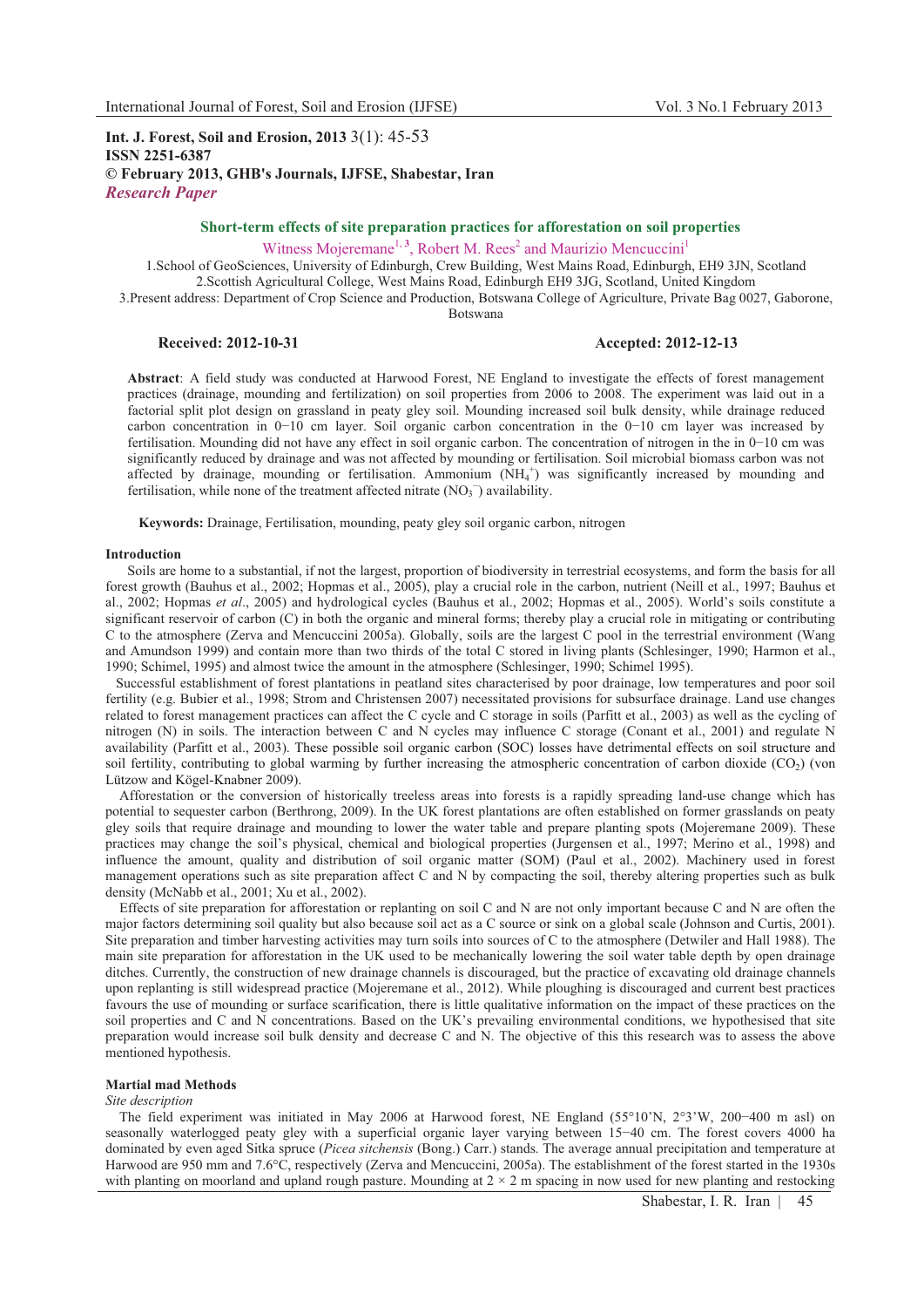(Mojeremane et al., 2012). The present experiment was established on unplanted unimproved grassland situated between two second rotation Sitka spruce stands. The grassland is dominated by *Festuca ovina* and *Deschampsia flexuosa* with *Calluna vulgaris* and occasionally *Eriophorum vaginatum* and had been used to graze domestic stock a year prior to the study started (Mojeremane, 2009). There was no evidence of drainage present at the site prior to the experiment (Mojeremane, 2009).

#### *Experimental design and layout*

The field layout comprised of a full factorial split-plot design with six plots measuring  $30 \times 8$  m each established in May 2006 (Mojeremane, 2009). Three plots were selected at random and drained by an excavator following local standard practices. The open drainage ditches were placed 1.5 m from plot edges and excavated to a depth of 65-70 cm (Mojeremane et al., 2012). About 10-m-wide buffer strips isolated drained and undrained plots. Four subplots  $(8 \times 6 \text{ m})$  isolated by 2-m-wide buffer strips were established in each main plot (Mojeremane *et al*., 2012). Two randomly selected subplots were mounded, while the remainder were left unmounded with the mounds being ~40-cm wide and 30-cm deep (Mojeremane *et al*., 2012). Fertilisation was carried out in one mounded and one unmounded subplot randomly chosen within each subplot in a crossed design with mounding (Mojeremane et al., 2012) by applying a compound fertilizer with 81 kg N ha<sup>-1</sup>, 72 kg P ha<sup>-1</sup> and 35 kg ha<sup>-1</sup> (Taylor, 1991). Hence, the main plots allowed testing for drainage effects, whereas the subplots allowed testing for mounding, in isolation or combined (Mojeremane et al., 2010, 2012). Each treatment was replicated three times (Mojeremane et al., 2010).

## *Soil sampling*

 Soil sampling was done during November 2006, February and August 2007, February and June 2008. Soil samples were collected from four randomly selected locations within subplots. A manually driven square soil corer  $(5\times5cm)$  was used to obtain samples from 0-20 cm depth (November 2006, and February 2008). August 2007 and June 2008 samples were collected from 0–10, 10–20, and 20–30 cm depth. Soil samples were bulked by subplot to make composite samples and taken to the laboratory in black polythene bags for storage in a freezer  $(-4^{\circ}C)$  awaiting analyses.

## *Soil pH and bulk density determination*

 Soil samples were analysed for pH in a 1:2.5 soil/water ratio by a combination glass electrode (Wall and Hytönen, 2005; Xue *et al*., 2006). The bulk density was determined by the core method (Grossman and Reinsch, 2002) using 5.4 cm diameter and 6 cm long cores. Bulk density was calculated according to Eliot et al. (1999).

## *P*b= *M*/*V*

Where, Pb is the bulk density (g cm<sup>-3</sup>), M is the dry mass of a given soil sample (g) and V its fresh volume (cm<sup>3</sup>).

#### *Soil Chemical analyses*

 For soil organic carbon (SOC) and total N analyses were performed on August 2007 and June 2008 soil samples Soil samples were passed through a 4 mm sieve and oven dried to constant weight at 60°C. Dried samples were passed through a 2mm sieve using hand applied pressure before grinding in a Ball Mill to pass through a 0.5mm sieve. Both SOC and N concentrations were determined by the dry combustion method (Nelson and Summers, 1982) using a C/N analyser (Carlo-Erba, N 2500). The mass of C and N in soil samples was calculated using the following equation:

#### $M_c = M_d \times C/N$  (%)/100

Where,  $M_c$  is total mass of C or N in the sample;  $M_d$  is dry matter of sample; and C or N is the percentage obtained from C/N analyser. C and N concentrations were expressed in g  $kg^{-1}$ .

## *Determination of soil Microbial biomass C*

 Soil microbial biomass carbon (MBC) was determined from the November 2006, February and August 2007 samples using the previously published chloroform fumigation extraction method (Brookes et al., 1985; Vance et al., 1987). About 20 g of soil were fumigated with ethanol-free chloroform for 24 hrs in a vacuum oven containing a vial with soda lime. Both the fumigated samples and their non-fumigated counterparts (control) were extracted with 80 mL of 0.5M  $K_2SO_4$  on a reciprocal shaker set at 100 rev. min<sup>-1</sup> for an hour. Solutions were then transferred into 50 ml tubes and centrifuged at 4000 rev. min<sup>-1</sup> for 10 minutes. The supernatant was transferred to 20 ml plastic vials and filtered through 0.45um Millipore filters. Inorganic C was removed from the supernatant by acidifying to a pH of 2 using a concentrated phosphoric acid and purging with  $N_2$  to degas samples. Organic C in the extract was analysed in an automated total OC analyser (DC-80, Sartec Ltd., Kent, England) with UV-persulphate oxidation and IR detector (Wu et al., 1990). Microbial biomass was calculated using previously published method (Wu *et al*., 1990; Jorgensen and Mueller, 1996; Jorgensen, 1996). The MBC was calculated as follows:

Microbial biomass  $C = E_C/K_{EC}$ 

Where  $E_C = (OC$  extracted from fumigated soil) – (OC extracted from non-fumigated soils) and  $K_{EC} = 0.45$ .

## *Determination of Inorganic N*

For analyses of inorganic N (NH<sub>4</sub><sup>+</sup> and NO3<sup>-</sup>) August 2007 and February 2008 soil samples were used. Soil was sieved through a 2 mm aperture sieve followed by weighing of 5 g samples into glass bottles. About 100 mL of 1M KCl was added to each sample, sealed and the solution was thoroughly mixed on an orbital shaker set at 150 rev. min<sup>-1</sup> for an hour. The solution was then filtered through a filter paper, Ashless Paper 2, and the extracts analysed for  $NH_4^+$  and  $NO_3^-$  in a continuous flow Series 3 Auto analyser system.

## *Determination of above-ground plant biomass evaluation*

 Above-ground plant biomass was measured in June 2007. Two 1×1 m quadrants were randomly established in each subplot and all plants within quadrants were clipped at ground level using pruning shears and bagged in black polythene bags for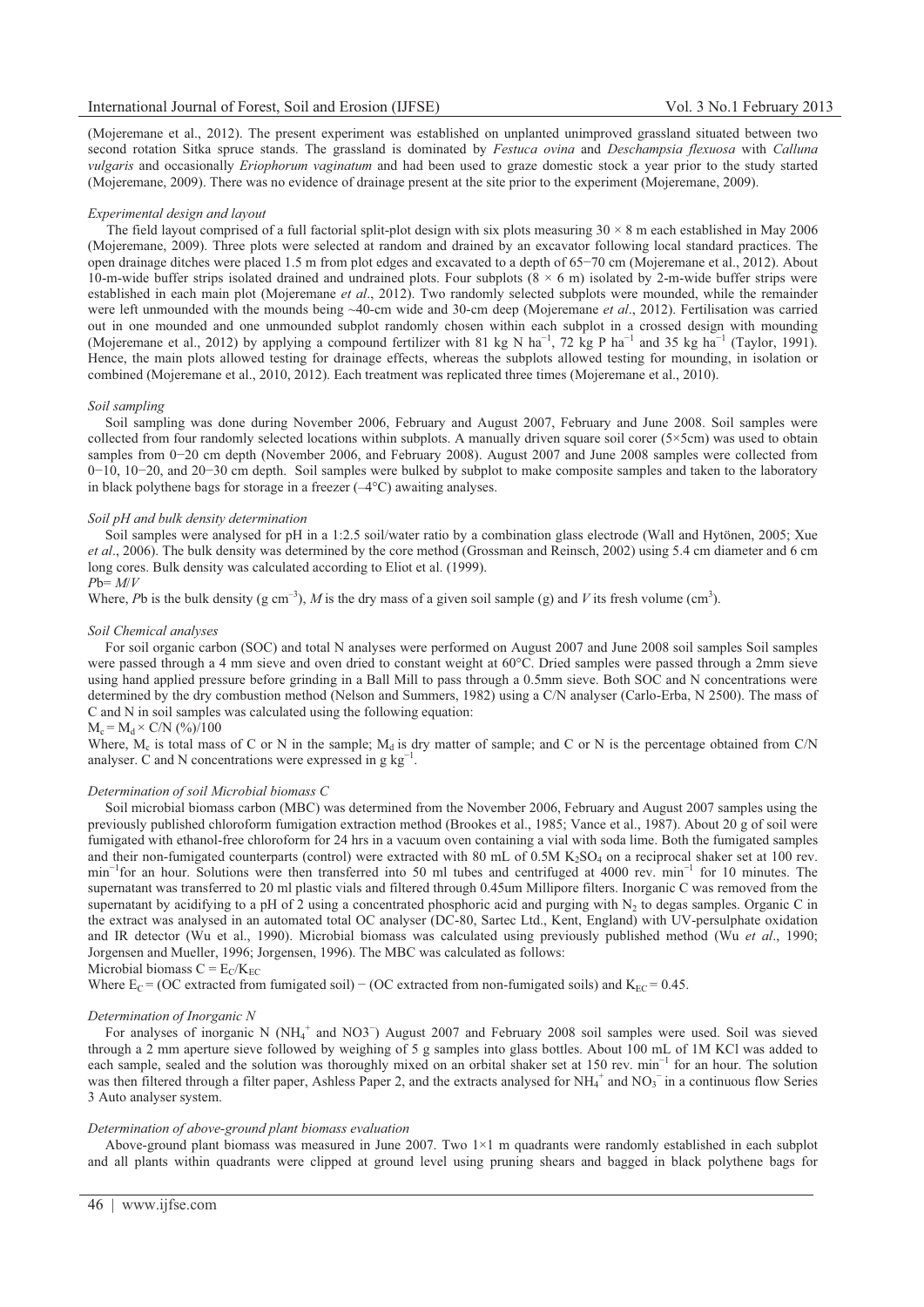transportation to the laboratory where they were transferred into paper bags and oven dried to constant weight at 80°C. The plant dry biomass (DM) was expressed in tons per hectare of dry mass ( $\text{t} \text{ ha}^{-1} \text{ DM}$ ). *Statistical analysis* 

 All data were checked for normality and transformed when required. Data were analysed using the general linear model (GLM) for analysis of variance. The GLM included the effects of drainage, mounding and fertilisation entered as fixed factors and plot entered as a random factor. The initial GLM included all possible second and third order interactions. If interactions. If interactions were found not significant, they were excluded and model run again without them to confirm the significance of the main factors. In case of significant interactions, the data set was split and separate analysis run for each combination. All analyses were run in Minitab 15 using GLM procedure.

## **Results**

## *Soil bulk density and pH*

The soil bulk density significantly increased with soil depth across treatments  $(P=0.0001)$ . The soil bulk density ranged from 0.12–0.15, 0.18–0.23 and  $1.02-1.13$  g cm<sup>-3</sup> in the 0–10, 10–20 and 20–30 soil depths across treatments, respectively. Soil bulk density from both sampling occasions was not affected by drainage or fertilisation. Soil bulk density was significantly increased by mounding in the 0-10 cm depth in August 2007 (P=0.05) and June 2008 (P=0.001). Mounding also increased the soil bulk density in the 10–20 cm depth in both sampling dates (all P=0.01). Soil pH varied significantly with soil depth (P=0.0001) and was not affected by drainage, mounding or fertilisation. Soil pH varied from 3.9–4.0, 3.8–3.9 and 4.1–4.2 in the 0–10, 10–20 and 20-30cm depth, respectively.

### *Soil organic carbon*

SOC concentrations are shown in Table 1. SOC concentration varied with depth on both sampling dates ( $P = 0.0001$ ). SOC in  $0-10$  cm depth was significantly decreased by drainage in August 2007 ( $P = 0.03$ ) and June 2008 ( $P = 0.04$ ) but not the 10-20 and  $20-30$  cm depths. There was a significant decrease in SOC in the fertilised treatment in  $0-10$  cm layer ( $P = 0.02$ ) in August 2007 only. In none of the sampling occasions was SOC affected by mounding.

|                  |                         |               |                   |                   | Treatment         |                  |                      |                   |
|------------------|-------------------------|---------------|-------------------|-------------------|-------------------|------------------|----------------------|-------------------|
| Sampling<br>date | Parameter               | Soil<br>depth | Drained           | Undrained         | Mounded           | Unmounded        | Fertilised           | Unfertilised      |
| August<br>2007   | Total C $(g \ kg^{-1})$ |               |                   |                   |                   |                  |                      |                   |
|                  |                         | $0 - 10$      | $419.2 \pm 13.4a$ | $458.2 \pm 5.6b$  | $436.8 \pm 13.7a$ | 440.7±9.6a       | $451.2 \pm 7.$<br>5a | $426.3 \pm 14.0$  |
|                  |                         | $10 - 20$     | 448.3±23.9a       | $452.0 \pm 15.5a$ | $447.6 \pm 26.3a$ | 452.7±11.0a      | $459.9 \pm 13$<br>.7 | 440.4±24.6        |
|                  | Total N $(g kg^{-1})$   | $20 - 30$     | $37.5 \pm 4.4a$   | $37.2 \pm 4.6a$   | 39.7±4.9a         | $35.1 \pm 3.8a$  | $36.8 \pm 3.6$       | $38.0 \pm 5.2$    |
|                  |                         | $0 - 10$      | $18.3 \pm 0.8a$   | $20.8 \pm 0.3 b$  | $19.5 \pm 0.7a$   | $19.6 \pm 0.7a$  | $19.4 \pm 0.5a$      | $19.7 \pm 0.9a$   |
|                  |                         | $10 - 20$     | $15.3 \pm 0.7a$   | $15.4 \pm 0.7a$   | $15.7 \pm 0.9a$   | $15.0 \pm 0.5a$  | $15.9 \pm 0.6a$      | $14.8 \pm 0.8a$   |
|                  |                         | $20 - 30$     | $1.26 \pm 0.2a$   | $1.23 \pm 0.1a$   | $1.4 \pm 0.2a$    | $1.1 \pm 0.1a$   | $1.2 \pm 0.1a$       | $1.3 \pm 0.2a$    |
|                  | C/N ratio               |               |                   |                   |                   |                  |                      |                   |
|                  |                         | $0 - 10$      | $23.1 \pm 0.6a$   | $22.1 \pm 0.5a$   | $22.5 \pm 0.6a$   | $22.7 \pm 0.6a$  | $23.5 \pm 0.5a$      | $21.8 \pm 0.5$    |
|                  |                         | $10 - 20$     | $29.2 \pm 0.8a$   | $29.7 \pm 0.6a$   | $28.5 \pm 0.7a$   | $30.3 \pm 0.5a$  | $29.2 \pm 0.6a$      | $29.7 \pm 0.7a$   |
|                  |                         | $20 - 30$     | $30.1 \pm 1.2a$   | $30.0 \pm 1.1a$   | $29.0 \pm 1.2$    | $31.0 \pm 1.1a$  | $30.7 \pm 1.3a$      | 29.4±0.9a         |
| <b>June 2008</b> | Total C $(g kg^{-1})$   |               |                   |                   |                   |                  |                      |                   |
|                  |                         | $0 - 10$      | $429.4 \pm 8.1a$  | $460.9 \pm 5.02b$ | $446.2 \pm 8.1a$  | $444.2 \pm 8.3a$ | 449.0±<br>7.9a       | $441.3 \pm 8.4a$  |
|                  |                         | $10 - 20$     | $444.2 \pm 16.5a$ | $452.0 \pm 12.2a$ | $452.2 \pm 17.7a$ | 443.9±10.4a      | 447.2±<br>15.0a      | $449.0 \pm 14.1a$ |
|                  | Total N $(g kg^{-1})$   | $20 - 30$     | $35.8 \pm 3.8a$   | $41.9 \pm 7.1a$   | $39.9 \pm 4.4a$   | $37.7 \pm 6.9a$  | $35.9 \pm 3.3a$      | $41.8 \pm 7.4a$   |
|                  |                         | $0 - 10$      | $17.1 \pm 0.3a$   | $18.41 \pm 0.2b$  | $17.8 \pm 0.3 b$  | $17.7 \pm 0.3a$  | $17.9+$<br>0.3a      | 17.60.3a          |
|                  |                         | $10 - 20$     | $17.8 \pm 0.7a$   | $18.0 \pm 0.5a$   | $18.1 \pm 0.7a$   | $17.7 \pm 0.4a$  | $17.9+$<br>0.6a      | 17.9 0.6a         |
|                  | $C/N$ ratio             | $20 - 30$     | $1.0 + 0.2a$      | $1.2 \pm 0.3a$    | $1.2 \pm 0.2a$    | $1.1 \pm 0.3a$   | $1.0 \pm 0.1a$       | 1.2 0.3a          |
|                  |                         | $0 - 10$      | $25.1 \pm 0.01a$  | $25.0 \pm 0.01a$  | $25.1 \pm 0.0a$   | $25.1 \pm 0.0a$  | $25.1\pm$<br>0.0a    | $25.1 \pm 0.0a$   |
|                  |                         | $10 - 20$     | $25.1 \pm 0.03a$  | $25.1 \pm 0.02a$  | $25.1 \pm 0.0a$   | $25.1 \pm 0.0a$  | $25.0 +$<br>0.0a     | $25.1 \pm 0.0a$   |
|                  |                         | $20 - 30$     | $40.1 \pm 2.4a$   | $38.6 \pm 2.2a$   | $38.7 \pm 2.6a$   | $40.1 \pm 1.9a$  | 38.9<br>$\pm 1.8a$   | $39.9 \pm 2.8a$   |

| Table 1. Effects of drainage, mounding and fertilisation on SOC and N concentration |
|-------------------------------------------------------------------------------------|
|-------------------------------------------------------------------------------------|

Values are mean± standard error. Different letters in bold following values within lines denotes a statistically significant difference between drained and undrained, mounded and unmounded, fertilised and unfertilised treatment (P<0.05).

*Soil nitrogen* 

Total soil N concentration is shown in Table 1. Total soil N concentration varied significantly with soil depth  $(P = 0.0001)$  and was higher in the 0–10 and 10–20 cm soil depth compared to the 20–30 cm depth. Drainage significantly increased soil N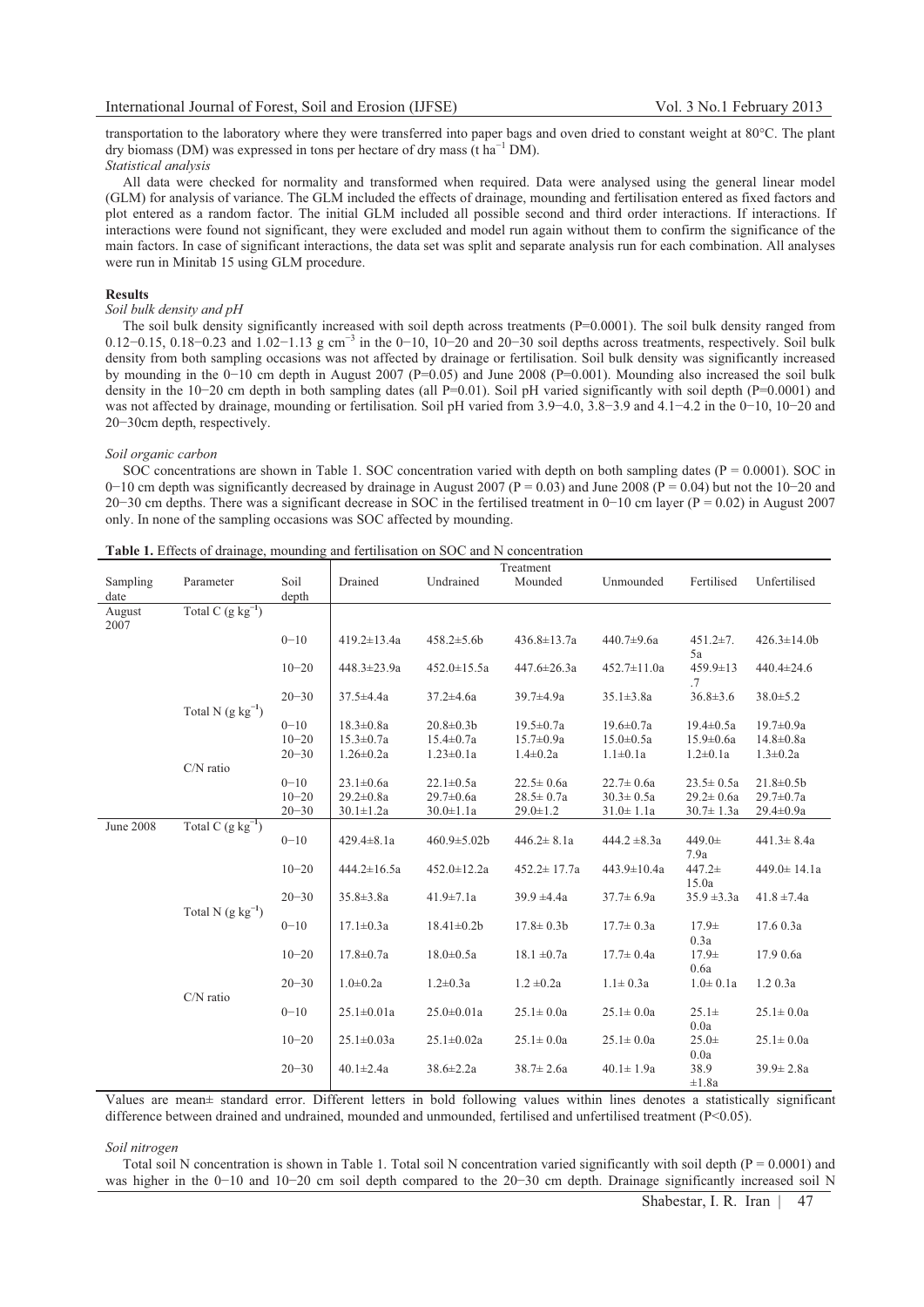concentration only in the  $0-10$  cm soil depth in August 2007 ( $P = 0.04$ ). In June 2008, the total soil N was significantly decreased by drainage in the 0-10 cm depth (P = 0.04) but not in the 0-20 and 20-30 cm soil depths. In none of the sampling dates was total N affected by fertilisation or mounding. Soil C:N ratio varied significantly with soil depth  $(P = 0.0001)$ . The C:N ratio was significantly increased by fertilisation only in the 0–10 cm depth in August 2007 (P=0.01). In none of the sampling dates was the C:N ratio affected by drainage or mounding.

## *Soil microbial biomass C*

 The mean values for soil MBC are shown in Table 2. The undrained had slightly higher MBC than drained treatment in November 2006. In February 2007 soil MBC was marginally increased by drainage ( $\overline{P} = 0.6$ ). Similarly, soil MBC was slightly higher (but not significant) in the drained that undrained treatment in August 2007. The sampling dates differed significantly ( $P =$ 0.0001) in soil MBC. Soil MBC was slightly higher (but not significant) in the fertilised than unfertilised treatment during all sampling occasions. The mounded treatment had slightly higher (but not significant) MBC that the unmounded treatment during all the sampling occasions.

| <b>Table 2.</b> Effects of drainage, mounding and fertilisation on soil microbial biomass C (mg $g^{-1}$ ) |                  |                  |                  |                  |                   |                  |
|------------------------------------------------------------------------------------------------------------|------------------|------------------|------------------|------------------|-------------------|------------------|
|                                                                                                            |                  |                  | Treatment        |                  |                   |                  |
| Sampling date                                                                                              | Drained          | Undrained        | Mounded          | Unmounded        | Fertilised        | Unfertilised     |
| November 2006                                                                                              | $1.54 \pm 0.28a$ | $2.14\pm 0.13a$  | $1.92 \pm 0.25a$ | $1.77 \pm 0.22a$ | $1.74 \pm 0.22a$  | $1.95 \pm 0.25a$ |
| February 2007                                                                                              | $2.69 \pm 0.30a$ | $1.98 \pm 0.21a$ | $2.57 \pm 0.30a$ | $2.11 \pm 0.24a$ | $2.30 \pm 0.34a$  | $2.38\pm0.2a$    |
| August 2007                                                                                                | $3.50 \pm 0.07a$ | $2.85 \pm 0.23a$ | $3.27 \pm 0.20a$ | $3.08\pm0.19a$   | $3.06 \pm 0.17$ a | $3.29 \pm 021a$  |

Values are mean±standard error. Different letters following values within lines denotes a statistically significant difference between drained and undrained, mounded and unmounded, fertilised and unfertilised.

#### *Inorganic N*

The inorganic N (NH<sub>4</sub><sup>+</sup> and NO<sub>3</sub><sup>-</sup>) concentrations are shown in Table 3. In none of the sampling dates was ammonium (NH<sub>4</sub><sup>+</sup>) affected by drainage. Ammonium concentration was significantly increased by both fertilisation and mounding in August 2007 (all P=0.01). In none of the sampling occasions was nitrate  $(NO<sub>3</sub>^-)$  affected by drainage mounding or fertilisation. **Table 3.** Effects of drainage, mounding and fertilisation on inorganic N (mg  $g^{-1}$ )

|               |                       |                  |                  | Treatment        |                  |                  |                   |
|---------------|-----------------------|------------------|------------------|------------------|------------------|------------------|-------------------|
| Sampling date | Variable              | Drained          | Undrained        | Mounded          | Unmounded        | Fertilised       | Unfertilised      |
| August 2007   | $NH_{4}$ <sup>+</sup> | $0.09 \pm 0.02a$ | $0.06 \pm 0.02a$ | $0.10 \pm 0.02a$ | $0.06 \pm 0.02$  | $0.21 \pm 0.02a$ | $0.05 \pm 0.01$ b |
|               | $NO_3$ <sup>-</sup>   | $0.02 \pm 0.01a$ | $0.04 \pm 0.01a$ | $0.03 \pm 0.01a$ | $0.03 \pm 0.01a$ | $0.02 \pm 0.01a$ | $0.04 \pm 0.01a$  |
| February 2008 | $NH4$ <sup>+</sup>    | $0.02 \pm 0.00a$ | $0.03 \pm 0.00a$ | $0.03 \pm 0.01a$ | $0.02 \pm 0.00a$ | $0.02 \pm 0.00a$ | $0.03 \pm 0.01a$  |
|               | NO <sub>3</sub>       | $0.02 \pm 0.00a$ | $0.02 \pm 0.00a$ | $0.02 \pm 0.00a$ | $0.02 \pm 0.00a$ | $0.02 \pm 0.00a$ | $0.02 \pm 0.00a$  |
| $  -$         |                       | $  -$            |                  |                  |                  |                  | . .               |

Values are mean±standard error. Different letters following values within lines denotes a statistically significant difference between drained and undrained, mounded and unmounded and fertilised and fertilised.

## *Above plant biomass*

 Standing above plant biomass assessed as dry mass is shown in Table 4. Above-ground plant biomass was significantly increased by drainage ( $P = 0.04$ ) and fertilisation ( $P = 0.002$ ). Above-ground plant biomass was not affected by mounding. Table 4. Effects of drainage, mounding and fertilisation on standing above plant biomass (t ha<sup>-1</sup> DM)

|           |                 | reatment   |           |                    |                     |
|-----------|-----------------|------------|-----------|--------------------|---------------------|
| Drained   | ∪ndrained       | Mounded    | Jnmounded | Fertilised         | <b>Infertilised</b> |
| 7.760.35a | $0.03 \pm 0.30$ | 5.84±0.36a | .95±0.47a | $7\,53 \pm 0.37$ a | $.26 \pm 0.37$ b    |

Values are mean±standard error. Different letters following values within lines denotes a statistically significant difference between drained and undrained, mounded and unmounded and fertilised and fertilised

## **Discussion**

## *Soil bulk density and pH*

 Bulk density increased with soil depth, which is consistent with findings of others (Tamminen and Starr, 1994; Zerva, 2004). Tamminen and Starr (2004) investigated the relationship between bulk density and organic matter content, soil structural properties and depth and found that density increased with soil depth and remained uniform at soil depth greater than 20 cm. Bulk density was not affected by drainage or fertilisation but was significantly increased by mounding in the 0-10 cm depth. The increase is consistent with results of other studies which reported that the bulk density in compacted soils increased after site preparation and timber harvesting (Cullen et al., 1991; Johnson et al., 1991; Merino et al., 1998; McNabb et al., 2001). The increase in bulk density in the mounded treatment was probably enhanced by the combined influence of compaction caused by machinery (Banco-Canqui et al., 2004; Mojeremane, 2009) and decrease in SOC concentration (Li et al., 2007)

#### *Soil organic carbon*

 Soils are the major reservoir of C in terrestrial ecosystems (Henderson, 1995) and research has shown that soil C is negatively affected by land use changes and soil management practices (Batjees, 1996; Ross et al., 1999; Post and Kwon, 2000; Prentice et al., 2000). Drainage reduced soil organic C in the 0–10 cm depth in this study. This result is in agreement with previous studies conducted in peaty gley soil which demonstrated that drainage and ploughing used in afforestation and replanting decrease soil C in peaty gley soils (Zerva and Mencuccini 2005a; Zerva et al., 2005). It has been demonstrated that drainage increase organic matter decomposition and enhances C losses to the atmosphere as CO<sub>2</sub> fluxes (e.g. Martikainen et al., 1995; Nykänen et al., 1995). The water table depth in this study was lowered by drainage, which increased soil temperature and improved aeration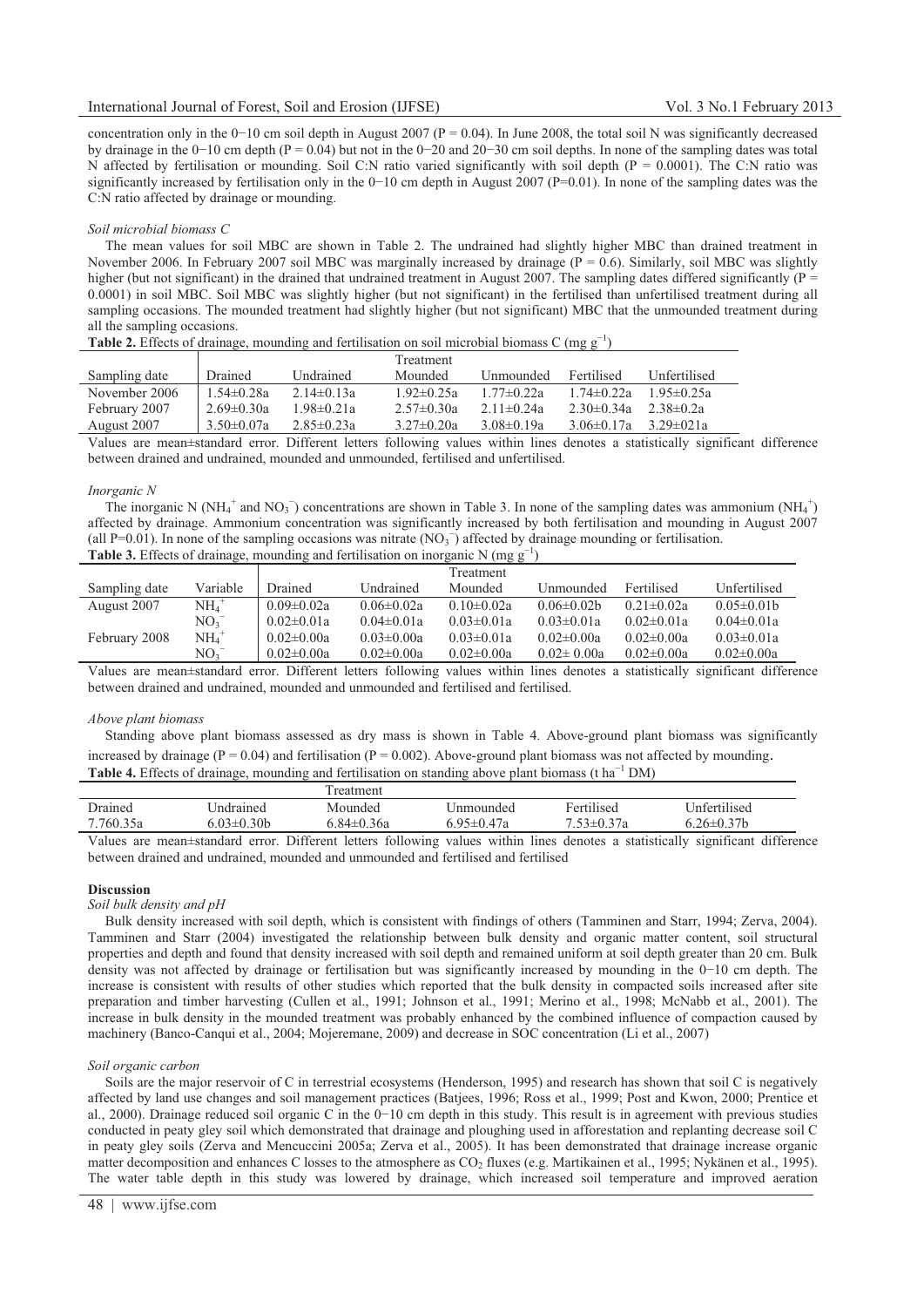(Mojeremane, 2009). Changes in these environmental variables have been shown to create aerobic conditions that stimulate the soil microbial activity and enhance organic matter decomposition (Smith *et al*., 1994; Trettin et al., 1995; Olson et al., 1996; Merino et al., 1998; Zerva et al., 2005; Tate et al., 2006) which caused C losses as CO<sub>2</sub> in the present study (Mojeremane et al., 2012). SOC losses from drained organic soils have been attributed to oxidation and enhanced soil respiration linked to improved aeration and increased temperature (Raich and Schlesinger, 1992; Rey et al., 1992; Euskirchen et al., 2003; Saiz et al., 2006). It is also possible that drainage increased the production of highly decomposable fine roots (Thomas et al., 1996) in the present study, thereby simulating soil microbial activity and enhancing organic matter decomposition rates (Lohila *et al*., 2003 Kuzykov and Cheng, 2004). The decrease in SOC observed in the drained treatment was lower when compared to studies conducted elsewhere, probably because of differences in climate, soil type, the intensity of drainage and the time since the site was drained (Mojeremane, 2009).

 Fertilisation increased SOC in August 2007, similar to effects observed in fertilised forest soils (Berg and Matzner, 1997; Franklin *et al*., 2003; Foereid et al., 2004; Olsson et al., 2005; Jandl et al., 2007). Increased SOC in fertilised soils have been attributed to the suppression of ligninolytic enzymes of soil microbes and by chemical stabilisation (Arnebrant et al., 1996; Jandl et al., 2007). The effect of fertilisation was not significant in June 2008, probably because N uptake by plants (Vitousek and Matson, 1985; Emmett et al., 1991), loss of N as  $N_2$  and  $N_2O$  (Robertson *et al.*, 1987; Sitaula et al., 1995) and  $NO_3^-$  leaching (Vitousek and Matson, 1985; Smith et al., 1994) exhausted the N pool in the soil.

## *Soil nitrogen*

 Soil N in 0-10 cm depth was significant affected by drainage but not fertilisation or mounding. Drainage decreased N concentration, which is consistent with others who reported that timber harvesting and mechanical site preparation decrease N in forest soils (Smith et al., 1994; Merino et al., 1998). Decreased N in the drained treatment could probably be attributed to increased soil temperature and aeration which created aerobic conditions that favoured the mineralisation of N in the SOM and increased N uptake by plants or losses as  $N_2$  and  $N_2O$  emissions or dissolve nitrates (Mojeremane, 2009). Prior studies demonstrated that site preparation practices increased leaching in upland and boreal forest soils (Nieminen, 1998; Mannerkoski et al., 2005; Piirainen et al., 2007) which probably occurred in the present study.

## *Soil microbial biomass carbon*

 Soil microbes play a critical role in mediating feedbacks between terrestrial ecosystems and global climate change (Dooley and Treseder, 2012). They regulate the transfer of C from terrestrial ecosystems to the atmosphere through organic matter decomposition in soil (Swift *et al*. 1979). They also regulate soil nutrients via organic matter mineralisation and solubilisation of soil minerals (Mazzarino et al., 1993; Franzluebbers *et al*., 1994; Fritze et al., 1994; Blazier et al., 2005), especially in infertile natural and agricultural systems (Yao et al., 2000). The soil microorganism populations and activity may be reduced in infertile waterlogged soils such as peaty gley soil in the present study site. Lowering the water table of saturated soils for forestry and agriculture uses through drainage increases soil temperature, oxygen and nutrient availability (Lieffers and Rothwell, 1987; Lieffers, 1988) and may favour populations and activity of soil microorganisms. However, the activity of soil microorganisms measured as MBC was not affected by drainage, mounding or fertilization in the present study.

 The MBC was slightly increased by drainage in February and August 2007. Low soil pH and fertility observed in the present study site may have affected the soil microbial population and activity. The lowest MBC was observed in November and February (winter months), suggesting that the ecosystem activity was low during the winter months and nutrients requirement by soil microorganisms and plants was probably met by background nutrient levels of soils (Insam et al., 1989). In the late summer (August 2007) the soil microbial biomass in all treatment increased with soil temperature (Mojeremane, 2009). It seems, therefore that effects of treatments may have been masked by seasonal effects, which is consistent with others who observed that fluctuations in soil temperatures affected MBC (Lynch and Panting, 1982; Sarathchandra et al., 1988, 1989).

 MBC in the fertilised treatment was slightly lower (but not significant) than in the control which is in agreement with others who reported lower MBC in fertilised grasslands than control treatment (Yates et al., 1997; Bardgett and Cook, 1998). This result is comparable to several other studies which failed to detect significant effects of fertilisation on MBC (Castro et al., 1994; Vose et al., 1995; Sarathchandra et al., 2001). In contrast, others reported increased MBC in fertilised forest (Hobbie, 2000; Vestgarden, 2001) and agricultural soils (Lynch and panting 1982; Hesebe et al., 1985). Soil pH in the present study was low (3.8-4.2) (Mojeremane, 2009) and could have negatively affected MBC (Shah et al., 1990; Nodar et al., 1992). Acidic soils have been shown to favour fungal populations relative to their bacterial counterparts (Nodar et al., 1992).

#### *Inorganic N*

 Lowering the water table depth increases the mineralisation of N and subsequent nutrient availability to plants in peaty soils (Grootjans et al., 1985; Updegraff et al., 1995; Bridgham et al., 1998). Our results show that inorganic  $NH_4^{\frac{1}{4}}$  and  $NO_3^{\frac{1}{4}}$  were no affected by drainage probably because N mineralisation was compensated by increased losses. Ammonium was availability was increased by mounding in August 2007 probably due to increase in net mineralisation of the organic matter on top of mounds. This was not surprising because changes in the microtopography related to mounds and hollows after mounding modifies a number of important environmental variables (Liechty et al., 1997), such as soil temperature and moisture (Nohrstedt, 2000) as well as the thickness and distribution of organic and mineral soil layers (Beatty and Stone, 1986; Schaetzl et al., 1990). Mounding buried the soil organic layers beneath the mineral soil of mounds and increased soil temperature in 0-5 cm depth (Mojeremane, 2009) and aeration. These changes may have favoured microbial activity on the top of mounds and accelerated N mineralisation. Nitrate was not affected by mounding in this study.

Fertilisation increased NH<sub>4</sub><sup>+</sup> in August 2007 and the increased was not evident at the end of study (June 2008), probably due to increased uptake by plants or losses as oxides of nitrogen in year one of study (Mojeremane, 2009). Nitrate availability was not affected by fertilisation and there is a possibility that  $NO<sub>3</sub><sup>-</sup>$  was leached to deeper layers or lost through drainage water (Baker and Johnson, 1981; Bergstrom and Brink, 1986; Mojeremane, 2009).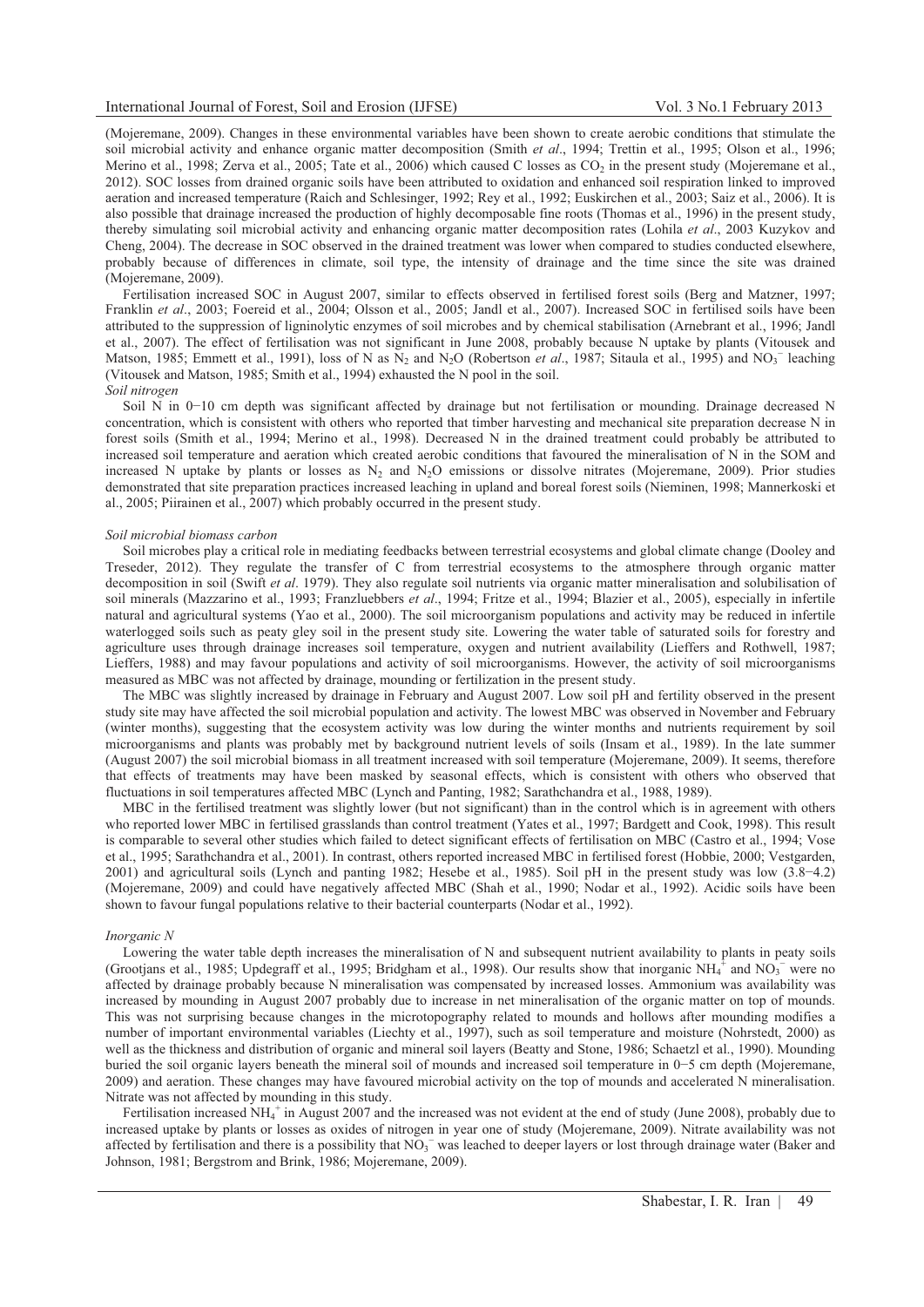## *Standing above-ground plant biomass*

 Standing above-ground biomass production measured a year after establishment of the experiment was increased by drainage. The increase probably resulted from increased soil temperature and improvement in aeration of the root zone which favours root growth and nutrient availability. Water-saturated soils like those in the present study site have been shown to negatively affect plant growth by limiting root and shoot growth (Huang et al., 1994; McDonald et al., 2001; Malik et al., 2001, 2002). The increase in plant biomass in the present study could be attributed to increased substrate temperature and oxygen availability after drainage, which increased nutrient availability since organic matter decomposition is enhanced under aerobic conditions (Clymo, 1984). Plant biomass was also increased by fertilisation. The uptake of nitrogen, potassium and phosphorus by plants from the applied fertiliser may have enhanced their growth. Our results are in agreement with other studies conducted in Calluna dominated vegetation on heathland which reported increased plant growth application of N (Aerts et al., 1991; Caporn et al., 1995; Uren et al., 1997; Carroll et al., 1999). Increased above-plant biomass in the fertilised treatment in the present study may suggest that the site is poor in nutrient.

#### **Conclusion**

Soil organic carbon and nitrogen in the present study site were decreased by drainage in 0-10 cm soil layer. Lowering the water table by drainage increases oxygenation and soil temperature and thus increases the mineralisation of SOM and N in the organic matter which resulted in the loss of C and N to the atmosphere. Fertilisation increased SOC accumulation in the 0-10 cm layer. Soil microbial biomass carbon and inorganic N were not affected by the imposed treatments due to acidic soil conditions and poor soil fertility.

#### **Acknowledgment**

Witness Mojeremane was supported by Botswana College of Agriculture Scholarship. We thank Forestry Commission for providing study site. We also thank Andy Gray, John Parker, John Morman, Graeme Allan and Ann Mennim for their assistance in soil and other analysis.

#### **Reference**

Aerts R, Boot RGA, van der Aart PJM (1991). The relation between above and below ground biomass allocation patterns and competitive ability. Oecologia 128:94-98.

Armentano TV, Menges ES (1986). Patterns of change in the carbon balance of organic wetland of the temperate zone. J. Ecol. 74:755-774.

Arnebrant K, Bääth E, Söderström B, Nohrstedt and HÖ (1996). Soil microbial activity in eleven Swedish coniferous forests in relation to site fertility and nitrogen fertilization. Scand. J. For Res. 1:1-6.

Ball T, Smith KE, Moncrief JB (2007). Effect of stand age on greenhouse gas fluxes from Sitka spruce [Picea sitchensis (Bong.) Carr.] Chronosequence on a peaty gley soil. Glob. Change Biol. 13:2128-2142.

Bardgett RD, Cook R (1998) Functional aspects of soil animal diversity in agricultural grasslands. Appl. Soil Ecol.10:263-276.

- Baker JC, Johnson HP (1981). Nitrate-nitrogen in tile drainage as affected by fertilisation. J. Environ. Qual. 10:519-522.
- Batjes NH (1996). Total carbon and nitrogen in the soils of the world. European J. Soil Sci. 47:151–163.

Bauhus J, Khanna PK, Hopmans P, Weston C (2002). Is soil carbon a useful indicator of sustainable forest management?-a case study from native eucalyptus forests of south-eastern Australia. For. Ecol. Manage. 171:59-74.

Beatty SW, Stone EL (1986). The variety of soil microsites created by tree fall. Can. J. For. Res. 16:539-548.

Berg B, Matzner E (1997). Effect of N deposition on decomposition of plant litter and soil organic matter in forest systems. Environ. Rev. 5:1-25. Bergstrom L, Brink N (1986). Effects of differentiated applications of fertilizer N on leaching losses and distribution of inorganic N in the soil. Plant Soil 93:333-345.

Berthrong ST (2009). The effect of afforestation on soil microbes and biogeochemistry across multiple scales. PhD. Dissertation. Duke University.

Blanco-Canqui JA, Gantzer CJ, Anderson H, Alberts EE (2004). Tillage and crop influences on physical properties for an Epiaqualf. Soil Sci. Soc. Am. J. 68:567-576.

Blazier MA, Hennessey TC, Deng S (2005). Effects of fertilization and vegetation control on microbial biomass carbon and dehydrogenase activity in a juvenile loblolly pine plantation. For. Sci. 51:449-459.

Bridgham SD, Updegraff K, Pastor J (1998). Carbon, nitrogen fertiliser on the soil microbial biomass under permanent pasture. Ecol. 79:1545-1561.

Brookes P.C, Landman A, Pruden G, Jenkinson DS (1985). Chloroform fumigation and release of soil nitrogen: A rapid direct extraction method for measuring microbial nitrogen in soil. Soil Biol. Biochem. 17:837-842.

Bubier JL, Crill PM, More TR, Savage K, Varner RK (1998). Seasonal patterns and controls on net ecosystem CO2 exchange in a boreal peatland complex. Glob. Biogeochem. Cycl. 12:703-714.

Carroll JA, Capron SJM, Cawley L, Read DJ, Lee JA (1999). The effect of increased deposition of atmospheric nitrogen on Calluna vulgaris in upland Britain. New Phyt. 141:423-431.

Castro MS, Peterjohn WT, Melillo JM, Steudler, PA Gholz HL, Lewis D (1994). Effect of nitrogen fertilization on fluxes of N2O, CH4 and CO2 from soils in a Florida slash pine plantation. Can. J. For. Res. 24:9-13.

Clymo, R.S. 1984. The limits to peat bog growth. Philos. Trans. Roy. Soc. Lond. B303:605-654.

Conant RT, Paustian K, Elliott ET (2001). Grassland management and conversion into grassland: Effects on soil carbon. Ecol. Appl. 11:343–355.

Conrad, RZ (1996). Soil microorganisms as controllers of atmospheric trace gases (H-2, CO, CH4, OCS, N2O, and NO). Microbiol. Rev. 60: 609– 640.

Cullen SJ, Montagne C, Ferguson H (1991). Timber harvest trafficking and soil compaction in western Montana. Soil Sci. Soc. Am. J. 55:1416-1421.

Detwiler RP, Hall CAS (1988). Tropical forests and global carbon cycle Sci. 239:42-47.

Dooley SR, Treseder KK (2012). The effect of fire on microbial biomass: a meta-analysis of field studies. Biogeochem. 109:49–61.

Elliot ED, Heil JW, Kelly EF, Monger, HC (1999). Soil Structure and Other Properties. Standard Soil Methods for Long-Term Ecological Research. p. 71-85. In: Robertson GP, Coleman DC, Bledsoe CS, Sollins P (eds.). Oxford University Press, New York, USA.

Emmett BA, Anderson, JM, Hornung M (1991). Nitrogen sinks following two intensities of harvesting in a Sitka spruce forest (N. Wales) and effect on the establishment of the next crop. For. Ecol. Manage. 41:81-93.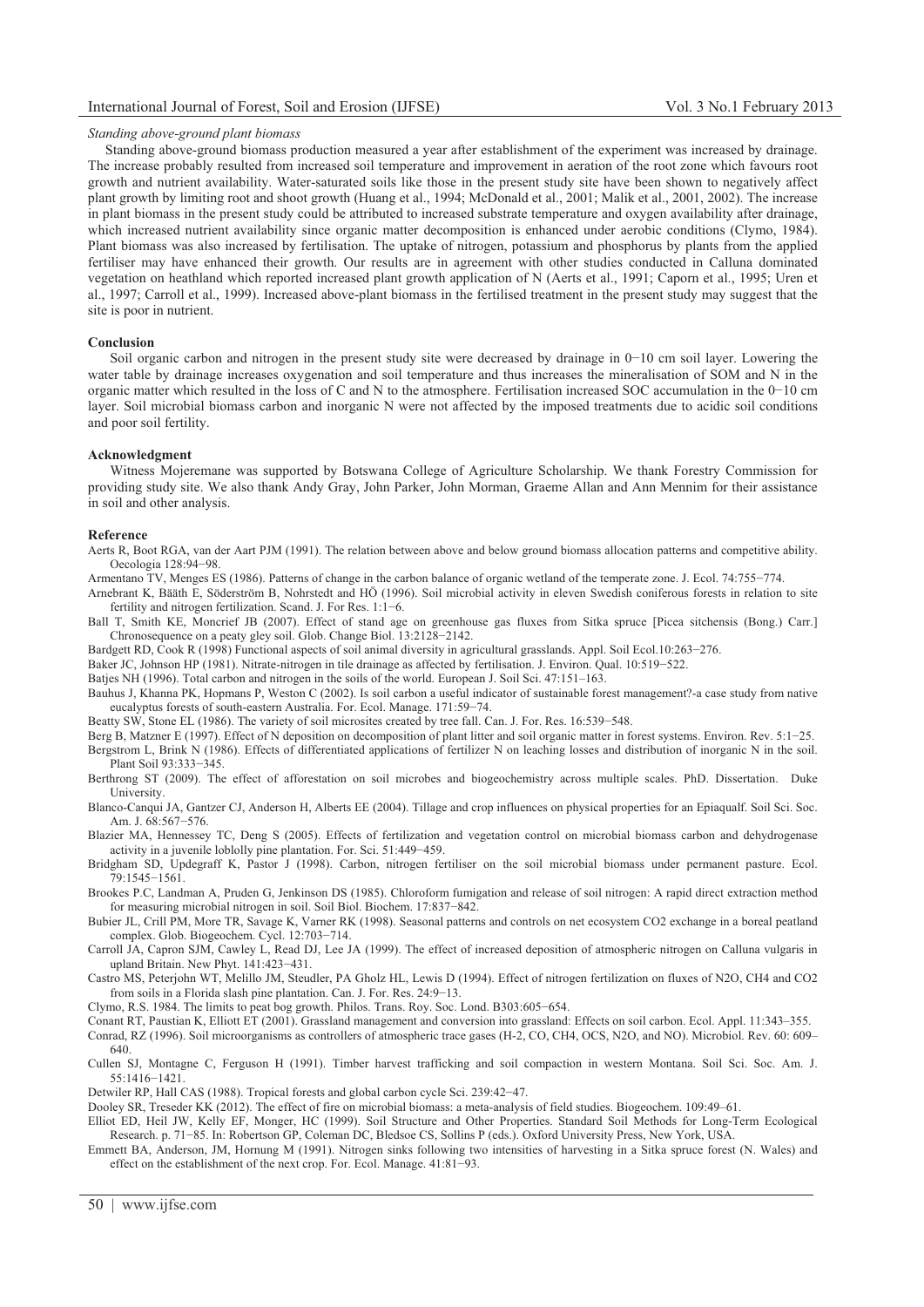Euskirchen ES, Chen JQ, Gustafson EJ, Ma SY (2003). Soil respiration at dominant patch types within managed northern Wisconsin landscape. Ecosyst. 6:595-607.

Foereid B, de Neergaard A, Hogh-Jensen H (2004). Turnover of organic matter in Miscanthus field. Effect of time Miscanthus cultivation and nitrogen supply. Soil Biol. Biochem. 36:1075-1085.

Franklin O, Högberg P, Ekblad A, Ågren G.I (2003). Pine forest floor carbon accumulation in response to N and PK additions: bomb 14C modelling and respiration studies. Ecosyst. 66:644-659.

Franzluebbers AJ, Hons FM, Zuber DA (1994). Organic carbon in soil biomass and mineralizable C and N in wheat management systems. Soil Biol. Biochem. 26:1469-1475.

Fritze HA, Smolander A, Levula T, Kitunen V, Mälkönen E (1994). Wood-ash fertilisation and fire treatments in a Scots Pine forest stand: effects on the organic layer, microbial biomass, and microbial activity. Biol. Fert. Soils 17:57-63.

Grootjans AP, Schipper PC, van der Windt MJ (1985). Influence of drainage on N-mineralisation and vegetation response in wet meadows. Acta Oecol. Planta 6:403-417.

Grossman RB, Reinsch TG (2002). Bulk density and linear extensibility. Methods of soil analysis. Part 4. P.201-240. In: Warren AD (eds.). American Society of Agronomy, Monograph 9. Madison, WI, USA.

Harmon ME, Ferrell WK, Franklin JF (1990). Effects on carbon storage of conversion of old-growth forests to young forests. Science 247:699– 702.

Hesebe A, Kanazawa S, Takai Y (1985). Microbial biomass in paddy soil, 2: "microbial biomass carbon" as measured by Jenkinson fumigation. Soil Sci. Plant Nutr.31:349-359.

Henderson GS (1995). Soil organic matter: a link between forest management and productivity. Carbon forms and functions in forest soils. p. 419-435. In: McFee WW, Kelly JM (eds.). Soil Science Society of America, Madison, USA.

Hobbie SE (2000). Interactions between litter lignin and soil nitrogen availability during litter decomposition in a Hawaiian montane forest. Ecosyst. 3:484-494.

Hopmans P, Bauhus J, Khanna P, Weston C (2005). Carbon and nitrogen in forest soils: potential indicators for sustainable management of Eucalyptus forests in south-eastern Australia. For. Ecol. Manage. 220:75-87.

Huang BR, Johnson JW, Nesmith S, Bridges DC (1994). Root and shoot growth of wheat genotypes in response to hypoxia and subsequent resumption of aeration. Crop Sci.34:1538-1544.

Jandl, R., M. Linder, L. Vesterdal, B. Bauwens, R. Baritz, F. Hagedorn, D.W. Johnson, K. Minkkinen and K.A. Byrne. 2007. How strong can forest management influence soil carbon sequestration? Geoderma 137:253-268.

Insam H, Parkinson D, Domsch KH (1989. Influence of microclimate on soil microbial biomass. Soil Biology and Biochemistry 21:211-221.

Joergensen, R.G. 1996. The fumigation-extraction method to estimate soil microbial biomass: calibration of the KEC factor. Soil Biol. Biochem. 28:25-31.

Joergensen, RG, Mueller T (1996). The fumigation extraction method to estimate soil microbial biomass: calibration of the KEN value. Soil Biol. Biochem. 28:33-37.

Johnson CE, Johnson HA, Huntington TG, Siccama TG (1991). Whole tree clear-cutting effects on soil horizons and organic matter pools. Soil Sci. Soc. Am. J. 55:497-502

Johnson DW, Curtis PS (2001). Effects of forest management on soil C and N storage: a meta-analysis. For. Ecol. Manage. 140:227-238.

Jurgensen MF, Harvey AE, Graham RT, Page-Drumroese DS, Tonn JR, Larsen MJ, Jain TB (1997). Impact of timber harvesting on soil organic matter, nitrogen, productivity, and health of inland Northwest forests. For. Sci. 42:234-251.

Kuzyakov Y, Cheng W (2004). Photosynthesis controls of CO2 efflux from maize rhizosphere. Plant Soil 263:85-99.

Li XG, Li FM, Zed R, Zhan ZY, Singh B (2007). Soil physical properties and their relations to organic carbon pools as affected by land use in an alpine pastureland. Geoderma 15:98-105.

Liechty HO, Jurgensen MF, Mroz GD, Gale, GR (1997). Pit and mound topography and its influence on storage of carbon, nitrogen and organic matter within an old growth forest. Can. J. For. Res. 16:1201-1206.

Lieffers, VJ (1988). Sphagnum and cellulose decomposition in drained and natural areas of an Alberta peatland. Can. J. Soil Sci. 68:755-761.

Lieffers VJ, Rothwell RL (1987). Effects of drainage on substrate temperature and phenology of some trees and shrubs in Alberta peatland. Can. J. For. Res. 17:97-104.

Lohila A, Aurela M, Regina K, Laurila T (2003). Soil and total respiration in agricultural fields: effect of soil and crop type. Plant Soil 251:325-338.

Lynch JM, Panting LM (1982). Effects of season, cultivation and nitrogen fertiliser on size of the microbial biomass. J. Sci. Food Agric. 33:249-252.

Malik AI, Colmer TD, Lambers H, Schortemeyer M (2001). Changes in the physiological and morphological traits of roots and shoots of wheat in response to different depth of waterlogging. Aus. J. Plant Physiol. 28:1121-1131.

Malik AI, Colmer TD, Lambers H, T.L. Setter and Schortemeyer, M (2002). Short-term waterlogging has long-term effects on the growth and physiology of wheat. New Phytol. 153:225-236.

Mannerkoski H, Finér L, Piirainen S, Starr, M (2005). Effects of clear-cutting and site preparation on the level and quality of ground water in some headwater catchments in eastern Finland. For. Ecol. Manage. 220:107-117.

Martikainen PJ, Nykänen H, Alm J, Silvola J (1995). Changes in fluxes of carbon dioxide, methane and nitrous oxide due to forest drainage of mire sites of different trophy. Plant Soil 168/169:571-577.

Mazzarino MJ, Szott L, Jimenez M (1993). Dynamics of soil C and N, microbial biomass and soluble C in tropical Agroecosystems. Soil Biol. Biochem. 25:205-214.

McDonald MP, Galwey NW, Ellneskog-Staam P Colmer TD (2001). Evaluation of Lophopyrum elongatum as a source of genetic diversity to increase the waterlogging tolerance of hexaploid wheat (Tricium aestivum). New Phytol. 151:369-380.

McNabb DH, Stratsev AD, Nguyen H (2001). Soil wetness and traffic level effects on bulk density and air-filled porosity of compacted boreal forest soils. Soil Sci. Soc. Am. J. 65:1238-1247.

Merino A, Edeso JM, Gonzalez MJ Marauri P. (1998). Soil properties in a hilly area following different harvesting management practices. For. Ecol. Manage. 103:235-246.

Mojeremane W (2009). Effects of site preparation for afforestation on soil properties and greenhouse gas emission. PhD. thesis, University of Edinburgh.

Mojeremane W, Rees RM, Mencuccini M (2010). Effects of site preparation for afforestation on methane fluxes at Harwood Forest, NE England. Biogeochem. 97:89-107.

Mojeremane W, Rees RM, Mencuccini M (2012). The effects of site preparation practices on carbon dioxide, methane and nitrous oxide fluxes from a peaty gley soil. Forestry. 85:1-15.

Nelson DW, Sommers LE (1982). Total carbon, organic carbon, and organic matter, laboratory methods. Methods of soil analysis. Part 2. 2nd ed. p. 539-579. In: Page AL (eds.). Agronomy Monograph 9. Soil Science Society of America. Madison, WI, USA.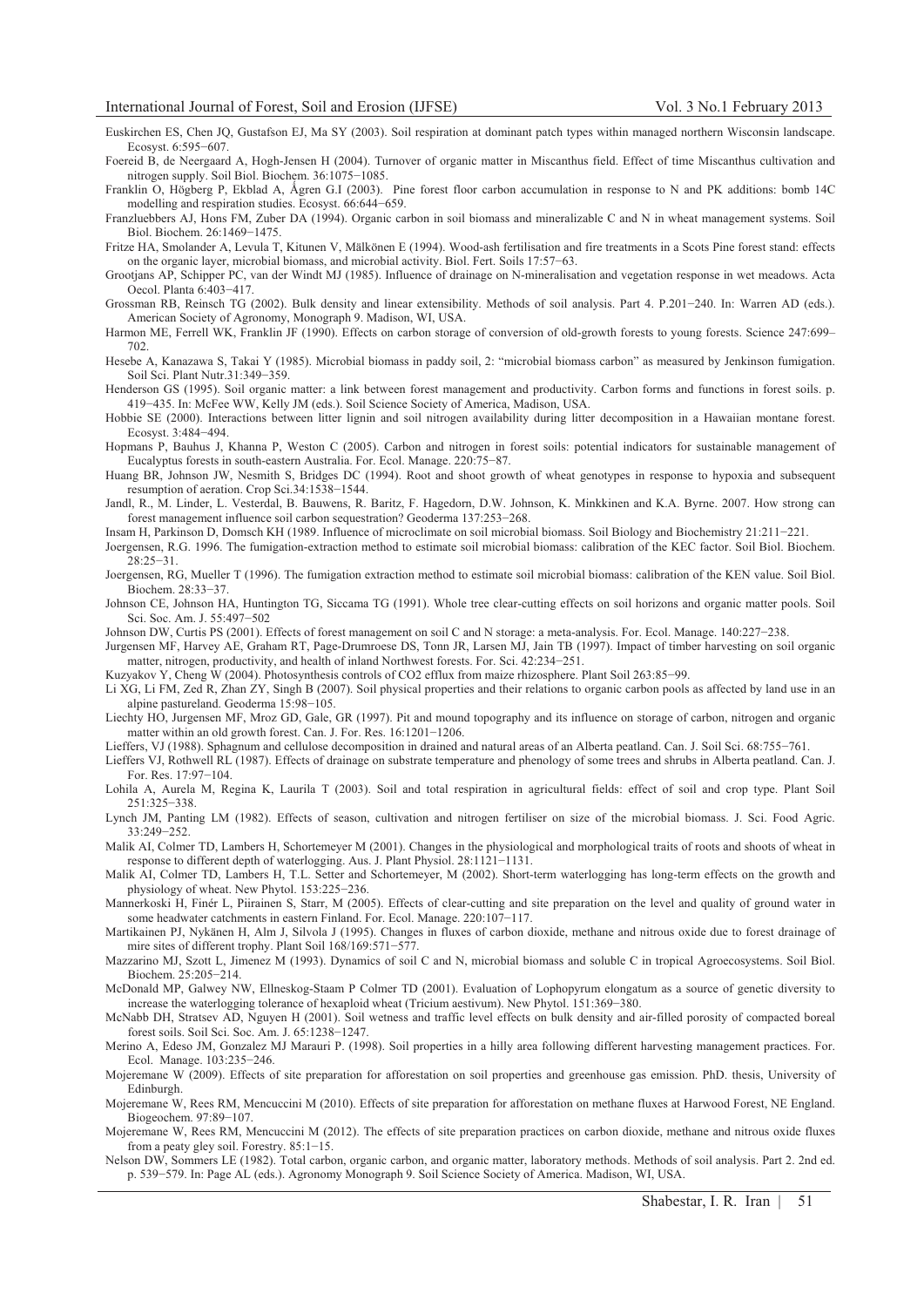Niell C, Melillo JM, Steudler PA, Cerri CC de Moraes JFK, Piccolo MC, Brito M (1997). Soil carbon and nitrogen stocks following clearing for pasture in the south-western Brazilian Amazon. Ecol. Appl. 7:1216-1225.

Nodar R, Acea M, Carballas T (1992). Microbial response to Ca (OH2)2 treatments in forest soil. FEMS Microbiol. Letters 86:213-219.

Nohrstedt H- (2000). Effects of soil scarification and previous N fertilisation on pools of inorganic N in soil after clear-felling a Pinus sylvestris (L.) stand. Silva Fen. 34:195-204.

Nykänen H, Alm J, Lang K, Silvola J, Martikainen PJ (1995). Emissions of CH4, N2O and CO2 from a virgin fen and a fen drained for grassland in Finland. J. Biogeogra. 22:351-357.

Olsson B, Bengtsson J, Lundkvist H (1996). Effects of different forest harvest intensities on the pools of exchangeable cations in coniferous forest soils. For. Ecol. Manage. 84:135-147.

Olsson P, Linder S, Giesler R. Högberg P (2005). Fertilisation of boreal forest reduces both autotrophic and heterotrophic soil respiration. Global Change Biol. 11:1745-1753

Parfitt RL, Scott NA, Ross DJ, Salt GJ, Tate K.R (2003). Land-use change effects on soil C and N transformations in soils of high N status: Comparisons under indigenous forest, pasture and pine plantation. Biogeochem. 66:203-221.

Paul KI, Polglase PJ, Nyakuengama JG, Khanna PK. (2002). Change in soil carbon following afforestation. For. Ecol. Manage. 168:241-257.

- Piirainen C, Finér L, Mannerkoski H, Starr M (2007). Carbon, nitrogen and phosphorus leaching after site preparation at a boreal forest clear-cut area. For. Ecol. Manage. 243:10-18.
- Prentice IC, Heimann M, Sitch S (2000). The carbon balance of the terrestrial biosphere: ecosystem models at atmospheric observations. Ecol. Appl. 10:1553-1573.

Post WM, Kwon KC (2000). Soil Carbon Sequestration and Land-Use Change: Processes and Potential. Global Change 6:317–328.

Rab RM (1994). Changes in physical properties of a soil associated with logging of Eucalyptus regnas forest of south-eastern Australia. For. Ecol. Manage. 138:29-50.

Raich JW, Schlesinger WH (1992). The global carbon-dioxide flux in soil respiration and its relationship to vegetation and climate. Tellus 44B:81–99.

Retallack GJ (2003). Soils and global change in the carbon cycle over geological time. Treat. Geochem. 5:1-28.

Rey A, Pegoraro E, Tedeschi V, De Parri I, Jarvis PG, Valentini R (2002). Annual variation in soil respiration and its components in a coppice oak forest in Central Italy. Global Change Biol. 8:851-866.

- Robertson GP, Vitousek PM, Matson PA, Tiedje JM (1987). Denitrification in a clear-cut loblolly pine (Pinus taeda L.) in the south-eastern US. Plant Soil 97:119-129.
- Ross DJ, Tate KR, Scott NA, Feltham CW (1999). Land-use change: effects on soil carbon, nitrogen and phosphorus pools and fluxes in three adjacent ecosystems. Soil Biol. Biochem. 31:803–813.

Ryan DF, Huntington TG, Martin CW (1992). Redistribution of soil nitrogen, carbon and organic matter by mechanical disturbance during wholetree harvesting in northern hardwoods. For. Ecol. and Manage. 49:87-99.

Saiz G, Byrne KA, Butterbach-Bahl K, Keise R, Blujdea V, Farrell EP (2006). Stand age-related effects on soil respiration in a first rotation Sitka spruce chronosequence in central Ireland. Global Change Biol. 12:1007-1020.

Sarathchandra SU, Perrott KW, Boase MR, Waller JE (1988. Seasonal changes and the effects of fertiliser on some chemical, biochemical and microbiological characteristics of high-producing pastoral soil. Biol. Fert. Soils 6:328-335.

Sarathchandra SU, Perrott KW, Littler RA (1989). Soil microbial biomass: Influence of simulated temperature changes on size, activity and nutrient-content. Soil Biol. Biochem. 21:987-993.

Sarathchandra SU, Ghani A, Yeates GW, Burch G, Cox N (2001). Effect of nitrogen and phosphate fertilizers on microbial and nematode diversity in pasture soils. Soil Biol. Biochem. 33: 953-964.

Schaetzl RJ, Burns SF, Small TW, Johnson DL (1990). Tree uprooting: review of types and patterns of disturbance. Physical Geography 11:277-291.

Schimel, D. 1995. Terrestrial ecosystems and the carbon cycle. Global Change Biol. 1:77–99.

Schlesinger W (1990). Evidence from chronosequence studies for a low carbon storage potential of soils. Nature 348:232-234.

Shah Z, Adams WA, Haven CDV (1990). Composition and activity of the microbial population in an acidic upland soil and effects on liming. Soil Biol. Biochem. 22:257-263.

Sitaula BK, Bakken LR, Abrahamsen G (1995). CH4 uptake by temperate forest soils: effect of N input and soil acidification. Soil Biol. Biochem. 27:871-880.

Smith CT, Dyck WJ, Beets PN, Hodgkiss PD, Lowe AT (1994). Nutrition and productivity of Pinus radiate following harvest disturbance and fertilisation of coastal sand dunes. For. Ecol. Manage. 66:5-8.

Swift M, Heal O, Anderson J (1979). Decomposition in terrestrial ecosystems. Blackwell Scientific Publications, Oxford

Tamminen, P, Starr M (1994). Bulk density of forested mineral soils. Silva Fen. 28:53-60.

Ström, L, Christensen TR (2007). Below-ground carbon turnover and greenhouse gas exchanges in a sub-arctic wetland. Soil Biol. Biochem. 39:1689-1698

Tate KR, Ross DJ, Scott NA, Rodda NJ, Townsend JA, Arnold GC (2006). Post-harvest of carbon dioxide production, methane uptake and nitrous oxide production in Pinus radiata D. Don plantation. For. Ecol. Manage. 228:40-50.

Taylor CMA (1991). Forest fertilization in Britain. Forestry Commission Bulletin 95. HMSO, London.

Thomas KL, Benstead J, Davies KL, Lloyd D (1996. Role of wetland plants in the diurnal control of CH4 and CO2 fluxes in peat. Soil Biol. Biochem. 28:17-23.

Trettin CC, Jurgensen MF, Gale MR, McLaughlin JW (1995). Soil carbon in northern forested wetlands: impacts of silvicultural practices. Carbon forms and functions in forest soils. p. 437-461. In: McFee WW, Kelly JM (eds.) Soil Science Society of America, Madison, USA.

Updegraff K, Pastor J, Bridgham SD, Johnston CA (1995). Environmental and substrate controls over carbon and nitrogen mineralisation in northern wetlands. Ecol. Appl. 5:151-163.

Uren SC, Ainsworth N, Powers SA, Cousins DA, Huxedurp LM, Ashmore MR (1997). Long-term effects of ammonium sulphate on Calluna vulgaris. J. Appl. Ecol. 34:208-216.

Vestgarden LS (2001). Carbon and nitrogen turnover in the early stage of Scots pine (Pinus sylvestris L.) needle decomposition: effects of internal and external nitrogen. Soil Biol. Biochem. 33:465-474.

Vitousek PM, Matson PA (1985). Disturbances, nitrogen availability, and nitrogen losses in an intensively managed loblolly pine plantation. Ecology 66:1360-1376.

von Lützow M, Kögel-Knabner (2009). Temperature sensitivity of soil organic matter decomposition—what do we know. Biol.Fert. Soils 46:1– 15.

Vose JM, Elliot KJ, Johnson DW, Walker RF, Johnson MG Tingey DT (1995). Effects of elevated CO2 and N fertilisation on soil respiration from ponderosa pine (Pinus ponderosa) in open-top chambers. Can. J. For. Res. 25:1243-1251.

Wall A, Hytönen J (2005). Soil fertility of afforested arable land compared to continuously forested sites. Plant Soil 275:247-260.